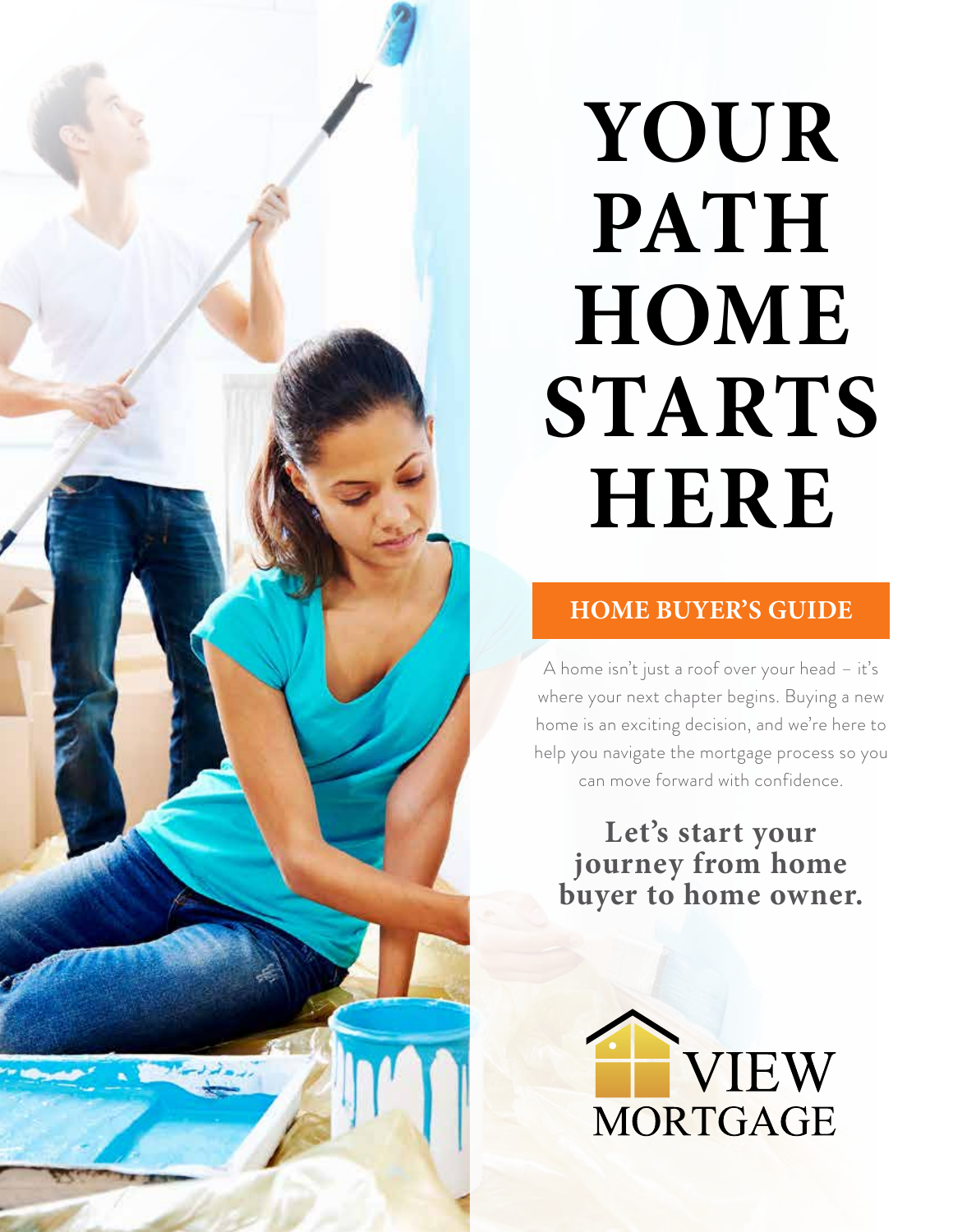## **WHAT'S YOUR PLAN?**

Buying a home is likely the most important financial decision you will make.

**We want you to take control of your home buying experience by knowing what to expect.**

## **WHY BUY A HOME?**

Purchasing a home allows you to invest in your future. Benefits of home ownership include:



**INDEPENDENCE FROM A LANDLORD AND THE FREEDOM TO MAKE YOUR SPACE YOUR OWN**



**THE OPPORTUNITY TO BUILD EQUITY** **POSSIBLE TAX SAVINGS**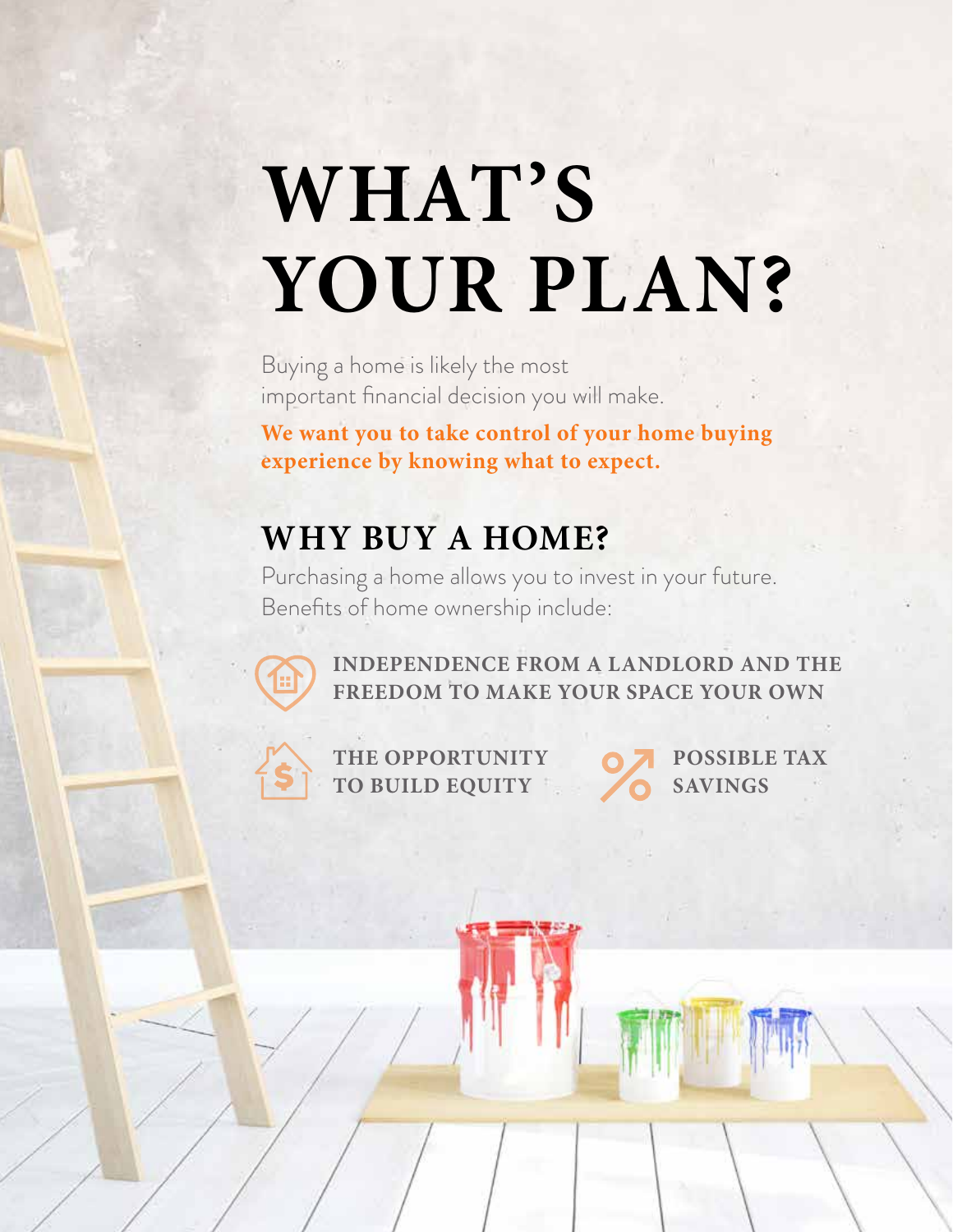# **TOP 10**

**Dos and Don'ts When Getting Ready for a Mortgage**

Even something that may seem inconsequential could have an impact on your mortgage approval. Avoid any challenges by following these rules:



**DO** Pay your bills on time.





**DON'T** open new credit cards, apply for loans, or co-sign on loans.

**DON'T** accept a cash gift without the proper gift

loan officer for details).

paperwork (check with your





**DON'T** transfer large sums of money between bank accounts.

> **DON'T** make any undocumented withdrawals from

> > your bank account.

**DON'T** switch from a salaried job to a heavily commissioned job or 1099 independent contractor position.



**DON'T** close any credit card accounts.

**DON'T** quit your job to change industries or start a new business.



**DON'T** make big purchases on credit cards.

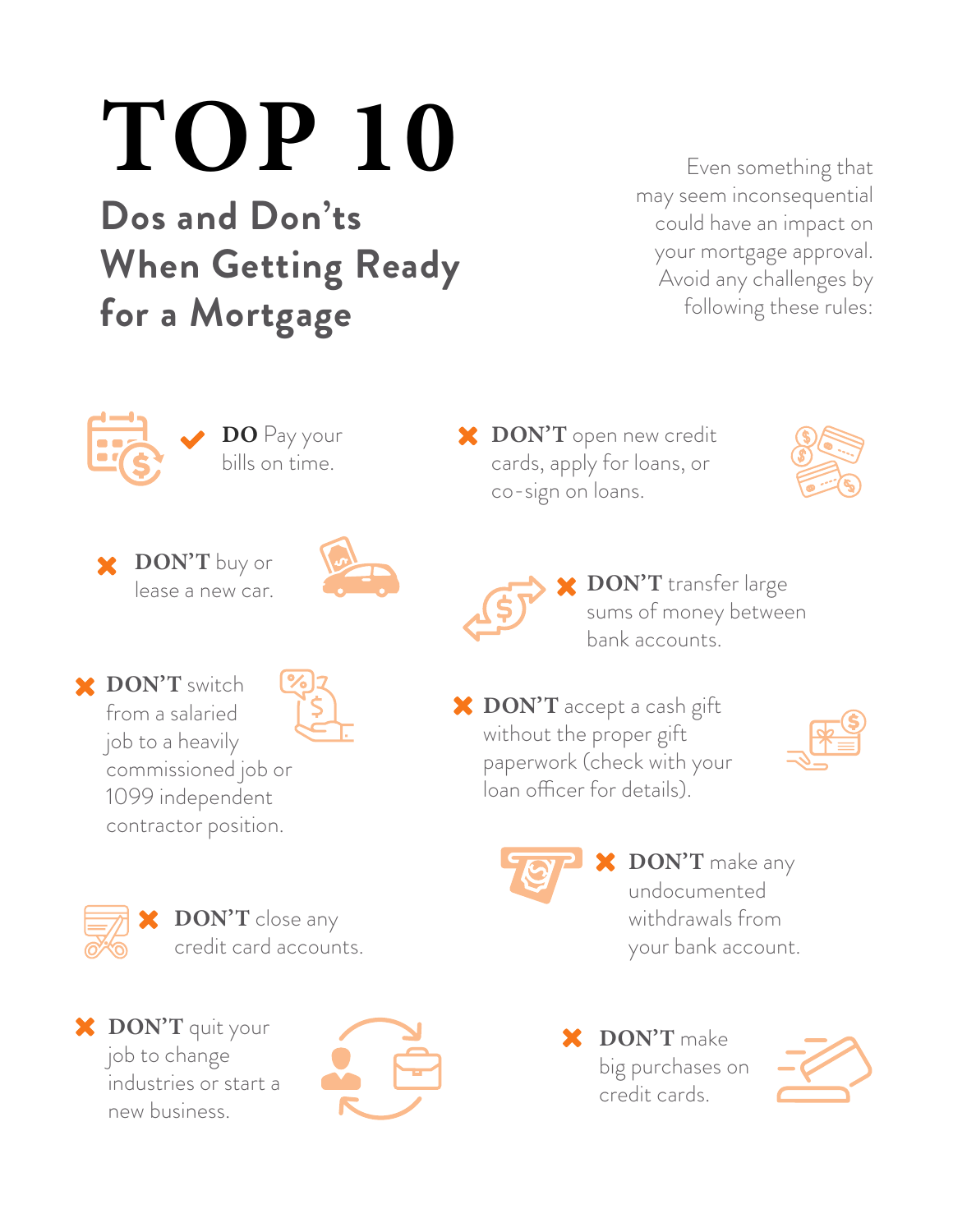## **WHAT CAN YOU AFFORD?**

## **CALCULATING AFFORDABILITY:**



 Use this handy budget tool to begin reviewing your finances and calculate your budget.

FILL OUT THE CHART, THEN CALCULATE YOUR MONTHLY HOUSING MARGIN IN STEP 4.

### **INCOME EXPECTED AMOUNTS** Salary Trusts Bonds 401k Savings Alimony **TOTAL \$ \$ \$ \$ \$ \$ \$**

### **Step 2** MONTHLY EXPENSES

| <b>EXPENSES</b>  | <b>YOUR LIST</b> | <b>MONTHLY EXPENSES</b> |  |
|------------------|------------------|-------------------------|--|
| Fixed            |                  | \$                      |  |
| Loans            |                  | \$                      |  |
| Credit Cards     |                  | \$                      |  |
| <b>Utilities</b> |                  | \$                      |  |
| Insurance        |                  | \$                      |  |
| Donations/Dues   |                  | \$                      |  |
| Medical          |                  | \$                      |  |
| <b>TOTAL</b>     |                  | \$                      |  |

#### **Step 1** MONTHLY INCOME & ASSETS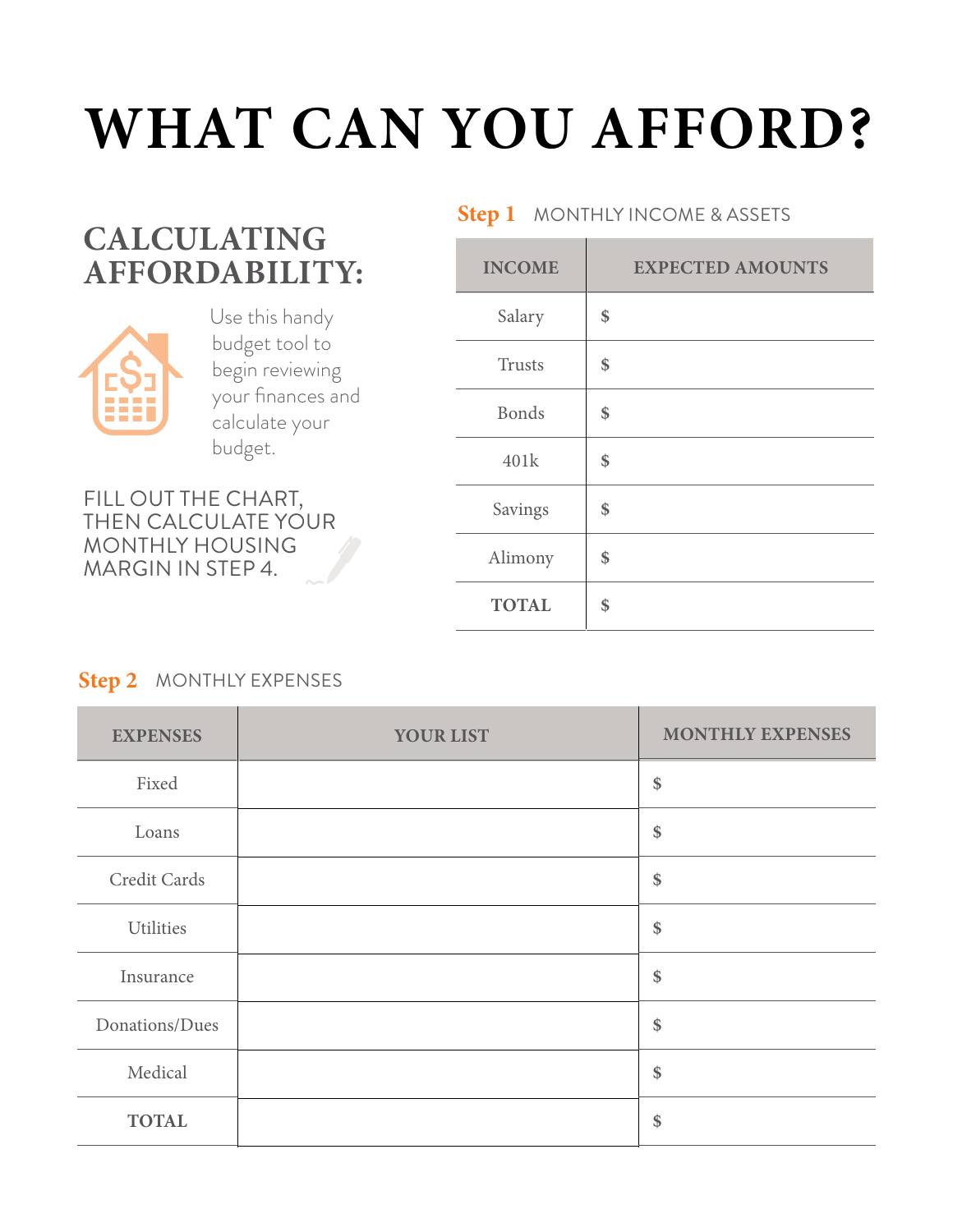#### MONTHLY SPENDING **STEP 3**

| <b>SPENDING</b> | <b>YOUR LIST</b> | <b>MONTHLY SPENDING</b> |  |
|-----------------|------------------|-------------------------|--|
| Transportation  |                  | \$                      |  |
| Food            |                  | \$                      |  |
| Clothing        |                  | \$                      |  |
| Household       |                  | \$                      |  |
| Miscellaneous   |                  | \$                      |  |
| Savings         |                  | \$                      |  |
| <b>TOTAL</b>    |                  | \$                      |  |

**HOME BUYER TIP CALCULATE YOUR HOUSING GAP.** This is the difference between what you are currently paying for housing and what you plan to take on with your home purchase. You should be saving your gap amount each month and putting it into a savings account. For example: an expected house payment of \$2000 minus your current rent of \$1200 = a housing gap of \$800 monthly. If you get in the habit of saving that \$800 each month, you will avoid the painful "payment shock" that many home buyers experience because you will have practiced managing your budget with your new payment. Plus, once you close, you'll have some money set aside that you can use for home repairs, maintenance, debt reduction, or other unexpected expenses.

#### **STEP 4** CALCULATE YOUR MONTHLY HOUSING MARGIN

Your monthly housing margin shows the cash flow you have available for monthly housing expenses (which can include principal, interest, taxes, insurance, mortgage insurance, HOA dues, etc.).

This worksheet is meant to be a reference for helping you plan your housing budget; however, please note that your loan application will be subject to the Debt-To-Income (DTI) ratio requirements of the loan program for which you apply. Check with your loan officer to learn more about the DTI requirements that apply to your specific situation.



**Now that you're a wizard with your finances, stick to your plan and achieve your home ownership goal! Home ownership is an awesome way to build long-term wealth and financial stability. Your future self will thank you.**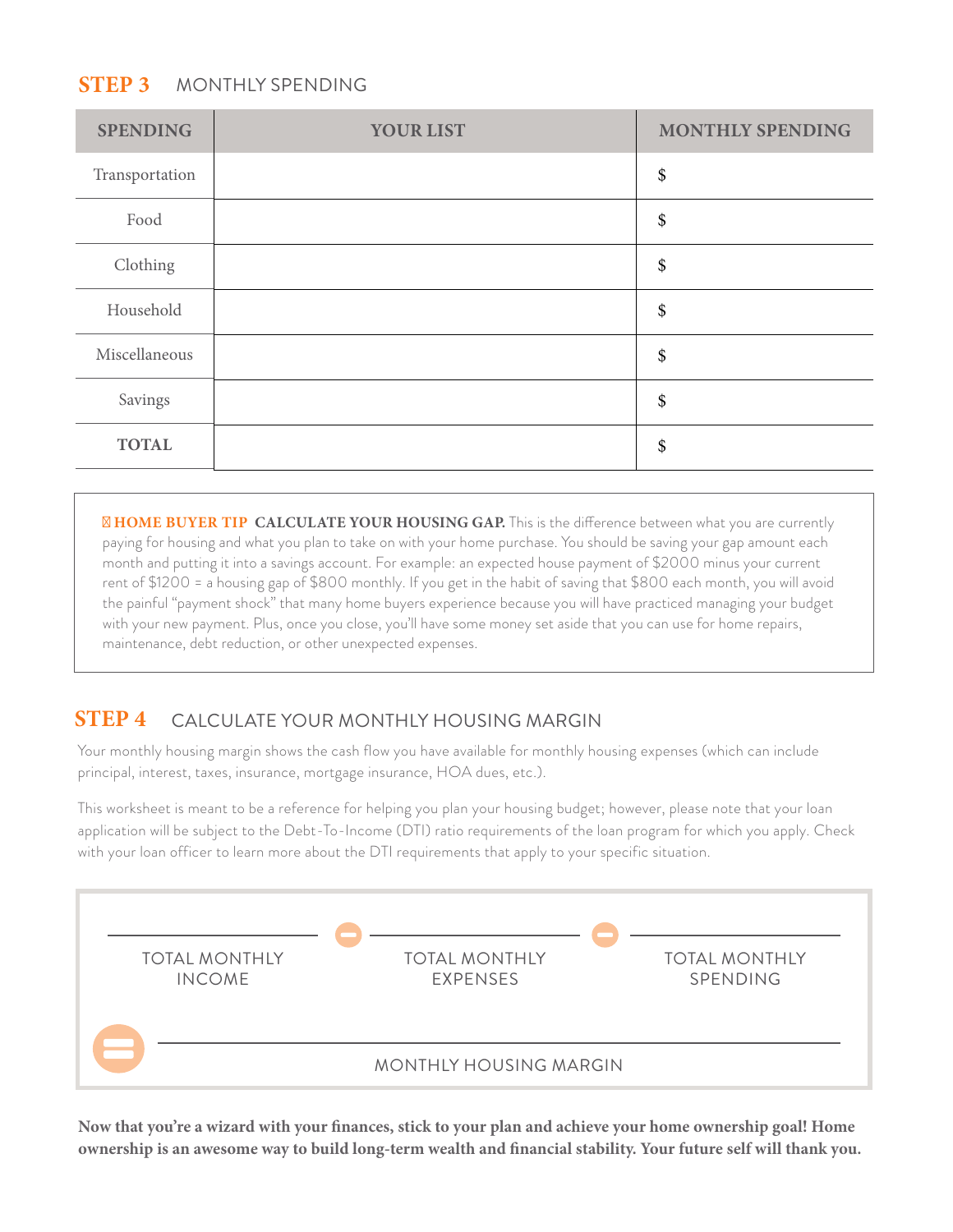## **WHAT WILL YOU OWE EACH MONTH?**



**PRINCIPAL**  Goes toward paying down your loan



**INTEREST RATE** A fee for borrowing money

## **PRINCIPAL | INTEREST RATE | ESCROW**

### **WHAT GOES INTO THE COST OF A LOAN?**

A loan is much more than your monthly payment – you need to factor in the cost of getting a mortgage.

The costs associated with buying a home can be organized into three basic categories: home costs, mortgage costs, and real estate costs.

- **S** Home Costs The price of the home you agree to
- **S** Mortgage Costs The price you pay to borrow money from the lender
- **S** Real Estate Costs Ongoing taxes, maintenance, etc.



**ESCROW** Includes insurance and taxes and can change because real estate taxes and insurance costs can change from one year to the next.

## **MORTGAGE COSTS EXPLAINED**

Check with your loan officer to learn about exact fees that will apply to your loan, but some of the fees that may be included in your closing costs are:

- Ő Points
- **S** Government recording costs
- S Appraisal fees
- S Credit report fees
- S Title services (insurance, search fees)
- S Tax service fees
- S Survey fees
- **\$** Attorney fees

**CLOSING COSTS VARY, BUT THEY AVERAGE BETWEEN 2% AND 6% OF THE SALE PRICE, AND TH EY ARE REQUIRED IN ADDITION TO YOUR DOWN PAYMENT.**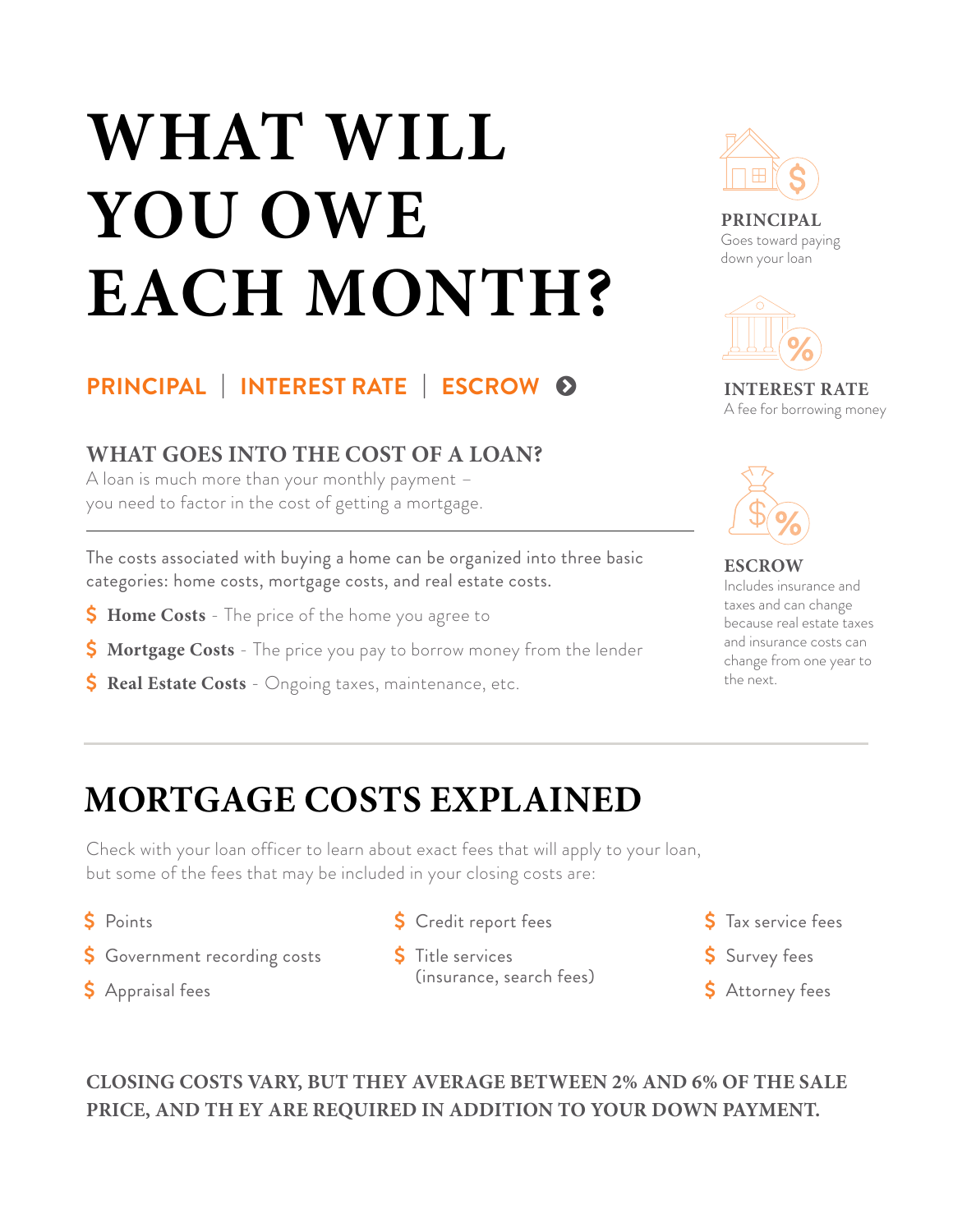## **WHAT LOAN PROGRAMS ARE AVAILABLE?**

## **CONFORMING LOANS**

Conforming loans are the most popular amongst home buyers. To qualify for a conforming loan, your loan amount will need to be lower than the conforming loan limit in your area.

### **BENEFITS INCLUDE:**

**O** Lower interest rate and fees

- ĵ You can cancel your private mortgage insurance (PMI) once you have 20% equity in the property. PMI is required if your loan amount is more than 80% of the purchase price or appraised value (whichever is lower) of the home you buy.
- **8** Backed by Fannie Mae and Freddie Mac

### **CONFORMING LOAN LIMITS**

**•** The national conforming loan limit, which is followed by Fannie Mae and Freddie Mac, is an average set by the Federal Housing Finance Agency. Loan amounts that are higher than the conforming loan limit are considered 'Jumbo' mortgages. Some U.S. counties are designated as high-cost areas and have a higher conforming loan limit to accommodate higher housing costs within those areas.

#### **Who are Fannie Mae and Freddie Mac?**

Fannie and Freddie provide a secondary market for mortgages, allowing lenders to sell loans, which frees up capital to lend again. These agencies purchase various types of mortgage loans that fall below the conforming loan limit.



## **JUMBO LOANS**

When a loan exceeds the conforming loan limit for a specific area, it is considered jumbo or nonconforming.

### **HOME BUYERS WHO ARE ELIGIBLE FOR JUMBO LOANS TYPICALLY HAVE:**

- $\blacktriangleright$  Higher income, more savings
- $\blacktriangleright$  Better credit scores
- K Larger down payments
- $\blacktriangleright$  Ample documentation that supports financial health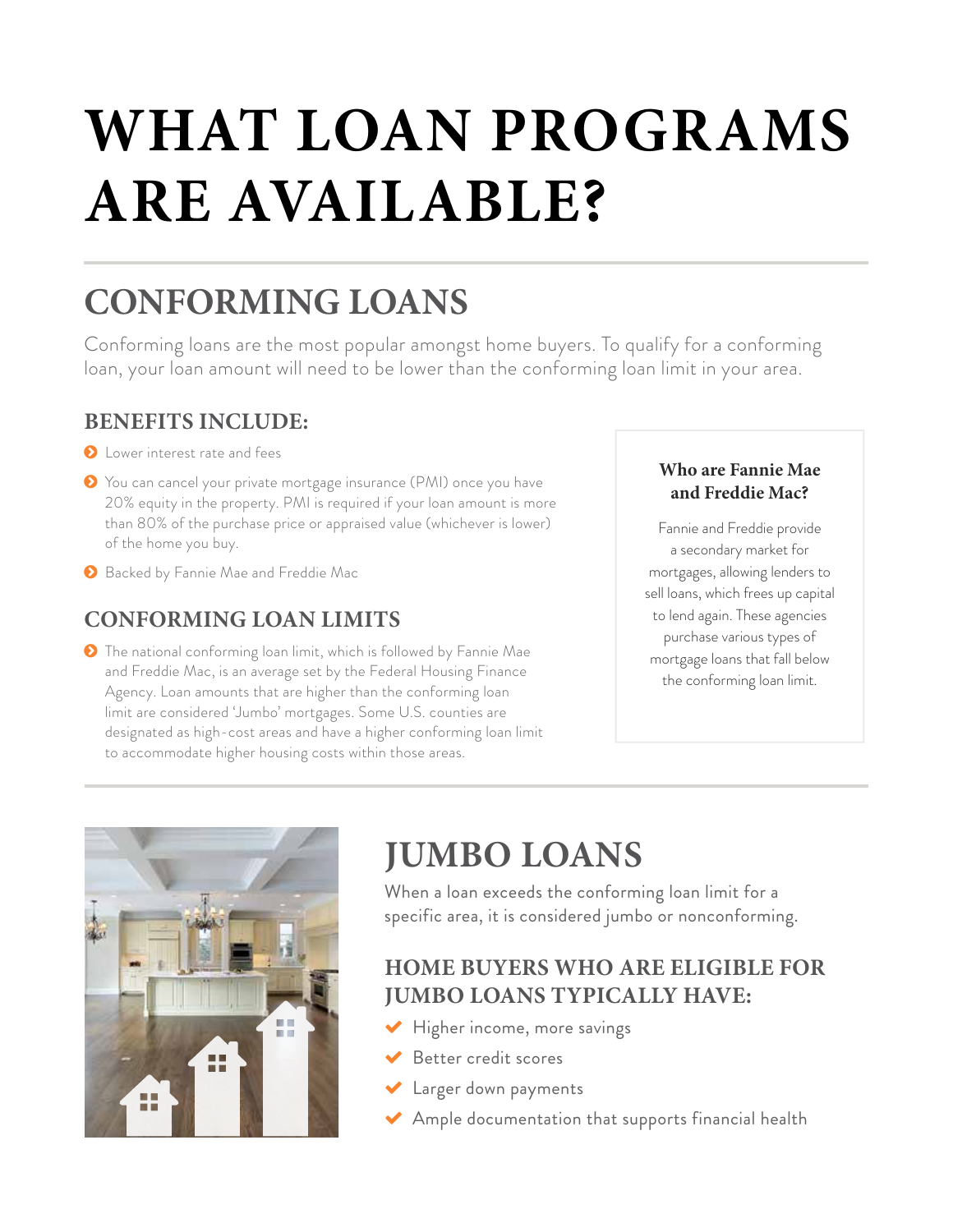## **WHAT IF YOU DON'T HAVE 20% SAVED?**

If you don't have enough cash for a 20% down payment, you still have options.

#### **FANNIE MAE AND FREDDIE MAC OPTIONS**

- ĵ Fannie Mae provides a 3% down\* option that helps creditworthy buyers who may not have the funds for a larger down payment.
- **◆** Fannie Mae's HomeReady® program is for home buyers with limited cash for a down payment and lower credit scores.
- **◆** Freddie Mac Home Possible® mortgages offer flexible credit requirements, as well as low down payment options with a maximum 97% LTV\* (See payment disclaimer below).



of all first-time home buyers recently purchased their homes with a down payment of 6% or less.

### **GOVERNMENT-BACKED LOANS**

FHA Mortgages This government-backed mortgage loan accommodates buyers with limited cash for a down payment and/or lower credit scores. FHA loans require a low down payment of only 3.5%\*\* (See payment disclaimer below).

Because FHA loans are backed by the government, they require mortgage insurance.

The terms of how long mortgage insurance is required for FHA loans depends on the down payment amount. The general guideline is as follows: for a down payment of less than 10%, MI will last for the life of the loan; if the down payment is 10% or greater, MI will last for 11 years.

### **VA HOME LOANS & USDA HOME LOANS**

These specialized programs do not require a down payment, although borrowers are responsible for paying their own closing costs.

You may be eligible for a VA loan if you're active-duty military, a veteran, a member of the National Guard or Reserves, or the spouse of an eligible veteran. Qualifying for a USDA loan requires purchasing a property in an eligible rural area.

\*Sample loan scenario shown for educational purposes (rate may not reflect current market conditions): Sales Price: \$350,000; Loan Amount: \$339,500; Down Payment: \$10,500; Fixed Interest Rate: 3.5%; Annual Percentage Rate (APR): 4.53%; Principal and Interest Payment: \$1,525 (payment shown does not include taxes and insurance); MI: \$340; Purchase Transaction; 740 Credit score; Single Family Residence.

\*\*Sample loan scenario shown for educational purposes (rate may not reflect current market conditions): Sales Price: \$350,000; Loan Amount: \$343,660; Down Payment: \$12,250; Fixed Interest Rate: 3.875%; Annual Percentage Rate (APR): 5.062%; Principal and Interest Payment: \$1,616 (payment shown does not include taxes and insurance); MI: \$239; Purchase Transaction; 740 Credit score; Single Family Residence.

Cherry Creek Mortgage Company is not endorsed by, nor acting on behalf of or at the direction of the U.S. Department of Housing and Urban Development, Federal Housing Administration, U.S. Department of Agriculture, Veterans Administration or the Federal Government.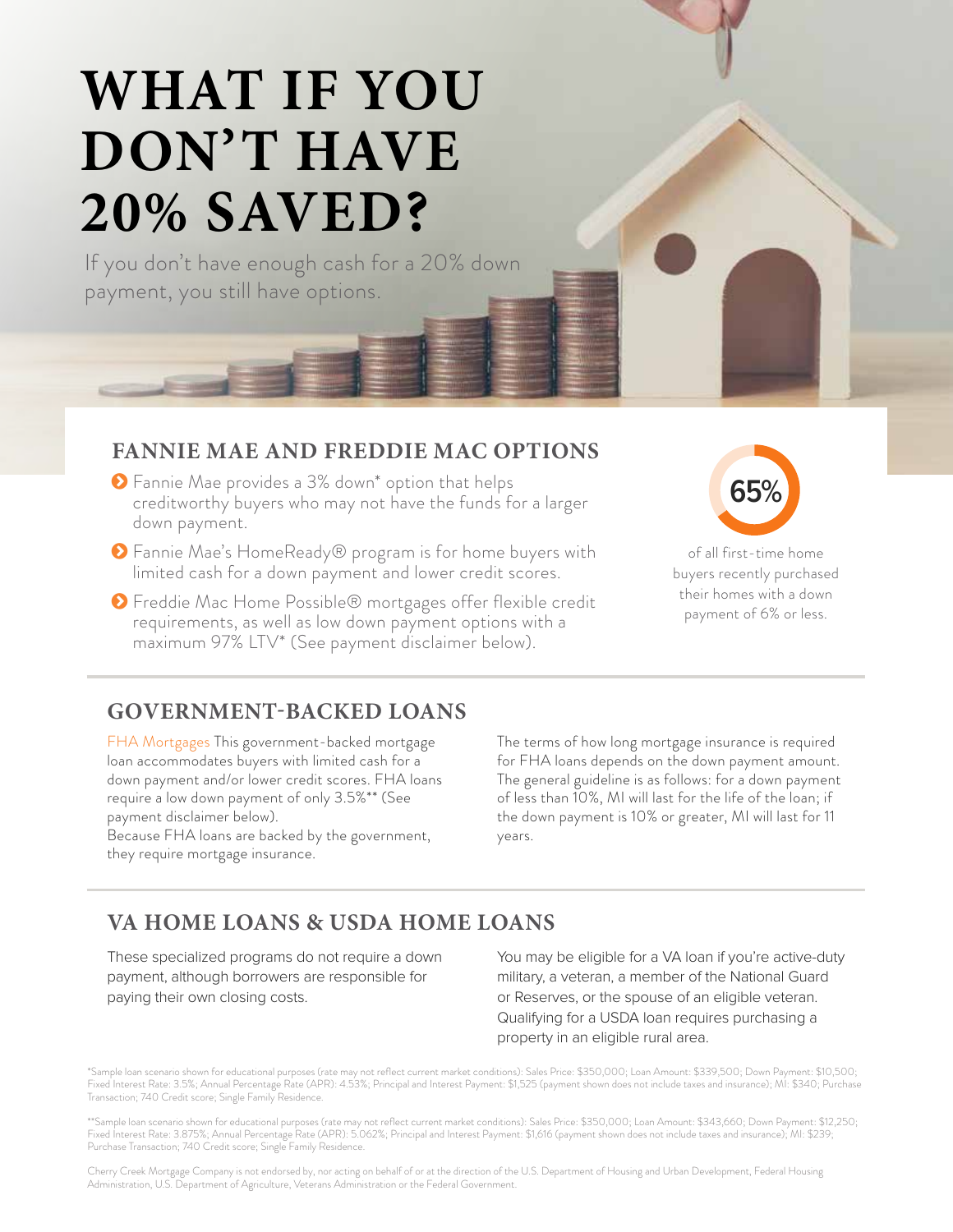## **MORTGAGE APPLICATION CHECKLIST**

After you've worked with your loan officer to decide which loan works for your situation, you'll have to start gathering all the necessary paperwork for your application.

## **EMPLOYMENT & INCOME INFORMATION**

☐ Two years of employment history including job titles, dates of employment, employer's address and phone numbers.



- ☐ If you're a wage earner, we'll need pay stubs for the most recent 30 days and your W-2s from the last two years.
- ☐ If you are self-employed or receive most of your income from commissions, we'll need copies of federal, personal, and business tax returns for the previous two tax years including all 1099s, K1's, and all schedules. If filing an extension, please provide extension.

### **RESIDENTIAL HISTORY, RENTAL AND OWNED**

☐ Your residential address for the previous two years.

mortgage statement.

- ☐ If you're refinancing your home or keeping it as a rental property, please provide the most recent
- ☐ Please provide a list of your current real estate holdings, including property address, current market value, mortgage lender's name and address, loan account number, balance and monthly payment. We'll also need tax certificates, evidence of insurance, and an HOA dues statement for these properties.
- ☐ Name and phone number of your homeowners insurance agent.
- $\Box$  Sales contract for the property you are buying (if you are already under agreement).

### **PERSONAL ASSETS/ FINANCIAL STATEMENTS**

☐ Most recent two months (or quarterly) bank statements for all accounts — checking, savings, and investment accounts (all pages even if blank).



- ☐ Most recent two months (or quarterly) retirement account statements (all pages even if blank).
- $\Box$  Copy of earnest money check when it clears your bank account, along with the most recent bank statement showing that the check has cleared.
- ☐ Non-payroll deposits: we may need to verify the source/ document explanations for non-payroll deposits to your accounts, including transfers between accounts. If required, we'll ask you to provide copies of any deposited checks.

## **IF APPLICABLE, THESE ITEMS MAY BE NEEDED:**

- ☐ Complete divorce decree and/or separation papers.
- ☐ Alimony and/or child support income: proof of receipt may be required.
- ☐ Bankruptcy discharge papers (including filings, discharge, and list of creditors).
- **□** If receiving retirement or Social Security income, award letter and proof of receipt may be required.



- ☐ If you're refinancing, you may need to provide a copy of your note.
- □ Gifts: if you're using gift funds to pay any portion of your down payment or closing cost, please CALL US because the documentation required for gifts is fairly comprehensive.
- □ Once we review your credit, we may need a signed letter of explanation and/or documentation for any inquiries and/or derogatory credit. Other documentation may be required once your file has been underwritten.
- ☐ VA form DD214 (for veterans eligible for the VA loan benefit).

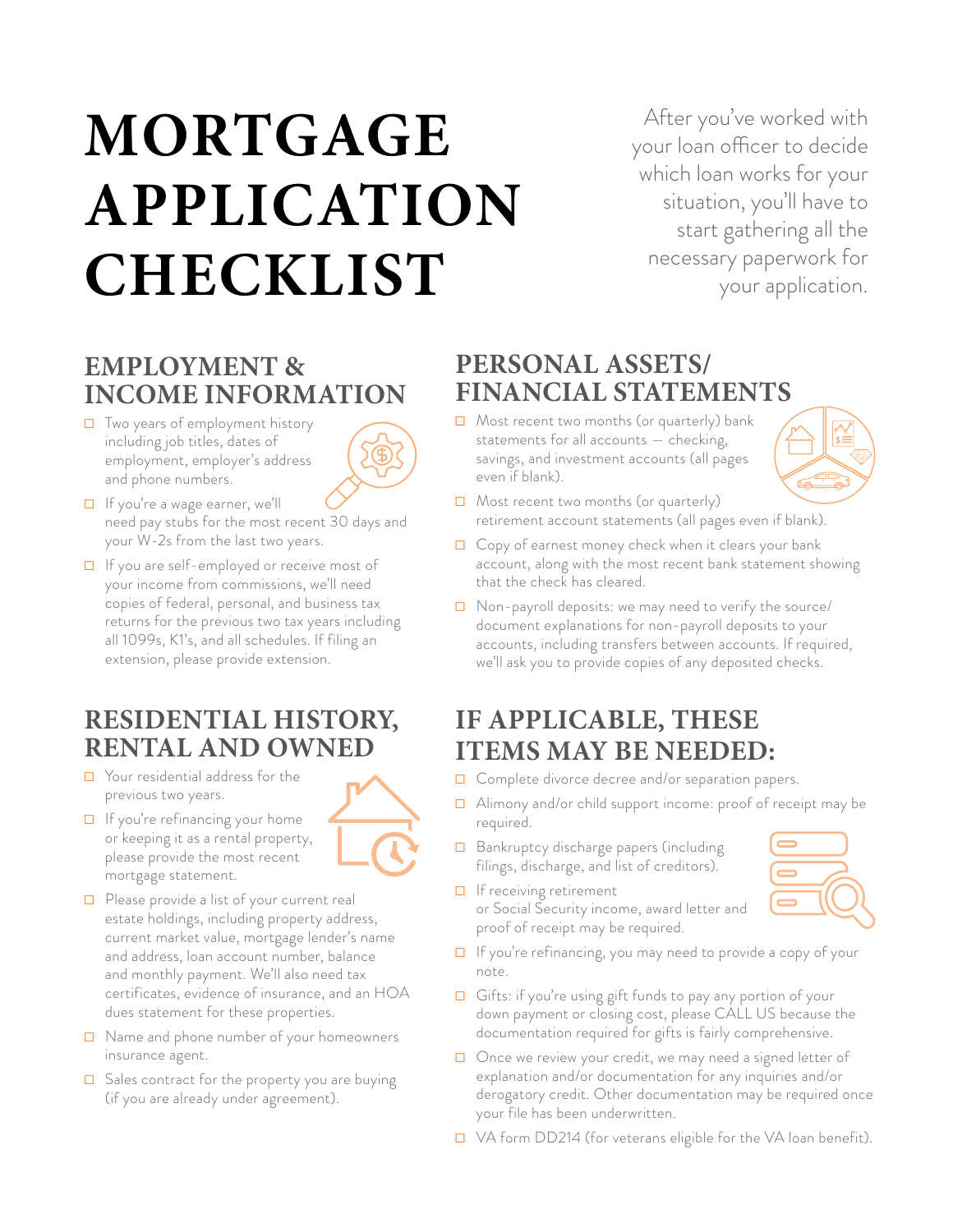## **HOW CAN A PRE-APPROVAL BENEFIT YOU?**

There's a difference between being qualified and being approved for a loan. It's important to understand what each means and how they can impact your home buying experience.

## **Pre-qualification STRENGTH: LOW**

This level of qualification is great for the budgeting phase of the home buying process and is generally enough to start looking for homes with your real estate agent. But in competitive markets, agents may not help you shop around until you have a pre-approval.

#### **PROS**

- $\blacktriangleright$  Pre-qualification is an easy assessment of how much you can afford.
- $\triangleright$  Completing the process is simple because the information is self-reported and not verified by the mortgage provider.

#### **CONS**

- **X** Numbers verified later in the process might differ from self-reported numbers, which could impact the actual amount you'll qualify to borrow.
- **\*** The mortgage provider is under no obligation to provide financing.

## **Pre-approval STRENGTH: MEDIUM**

In addition to the self-reported information gathered for pre-qualification, your mortgage provider will examine your credit and check your eligibility for certain loan types.

#### **PROS**

- $\blacktriangleright$  Shows a level of intent that many sellers and agents require, which can be useful in a competitive market.
- You can move quickly and compete more effectively against home buyers who have not been pre-approved for financing.
- ( Easier to complete your application once you're ready to move forward.

#### **CONS**

\* The lender still needs to complete a more in-depth review before making a final commitment to fund your loan.

## **FasTrac® Approval STRENGTH: HIGH**

A FasTrac® approval from our team is the closest to a full approval that you can get (which also means it requires the most effort to secure). At this rigorous level of qualification, you'll need to gather and submit supporting financial documents which will be reviewed by our underwriting team to determine if you meet the credit, income, and asset requirements for funding the loan.

#### **PROS**

- Bemonstrates to sellers and agents that your offer is strong.
- $\blacktriangleright$  Streamlines the documentation process, reducing the time required to receive an underwriting decision.
- $\blacktriangleright$  A FasTrac $\circledR$  approval speeds up the process after the purchase contract is signed because your full documentation has already been collected and approved by the lender.

#### **CONS**

**X** The process takes effort; you must provide comprehensive documentation to verify your income, assets, and credit history, and you must complete your mortgage loan application.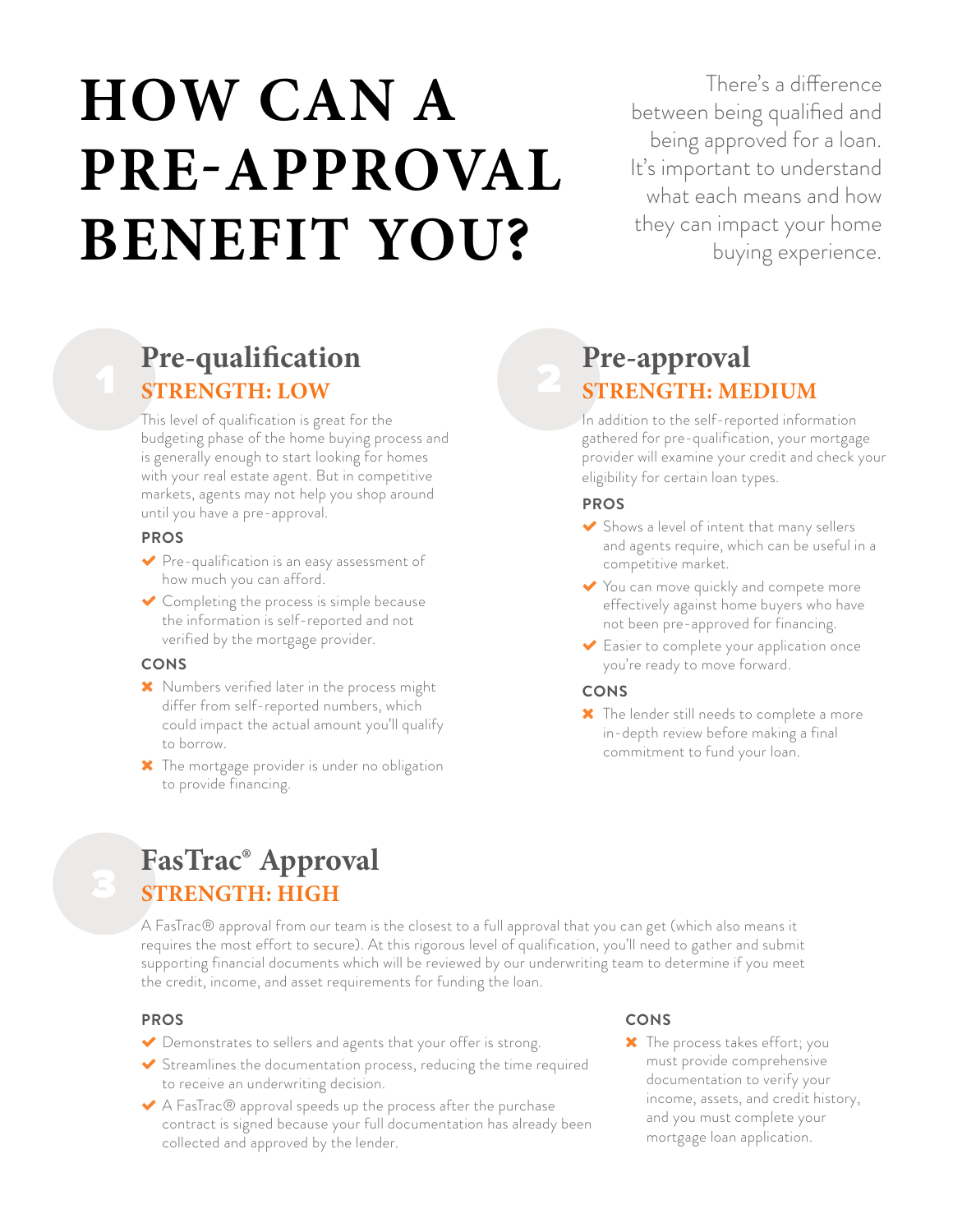## **HOW DO YOU START AN APPLICATION?**

## **Connect Borrower Portal**

Our Connect borrower portal makes it easier for you to upload documents, track progress, and complete the application process.

### **CONNECT PROVIDES:**

- Consumer-driven technology with maximized efficiency
- $\blacktriangleright$  Reduced time and effort
- $\blacktriangleright$  Simplified application process
- Secure document management
- ( Loan status updates



## **LOAN OFFICER COLLABORATION**

Your loan officer will work with you throughout the loan process to ensure all necessary documents are submitted for your application. Once all the documents have been collected, everything will be submitted to underwriting.



## **Talk to your loan officer to get access to Connect.**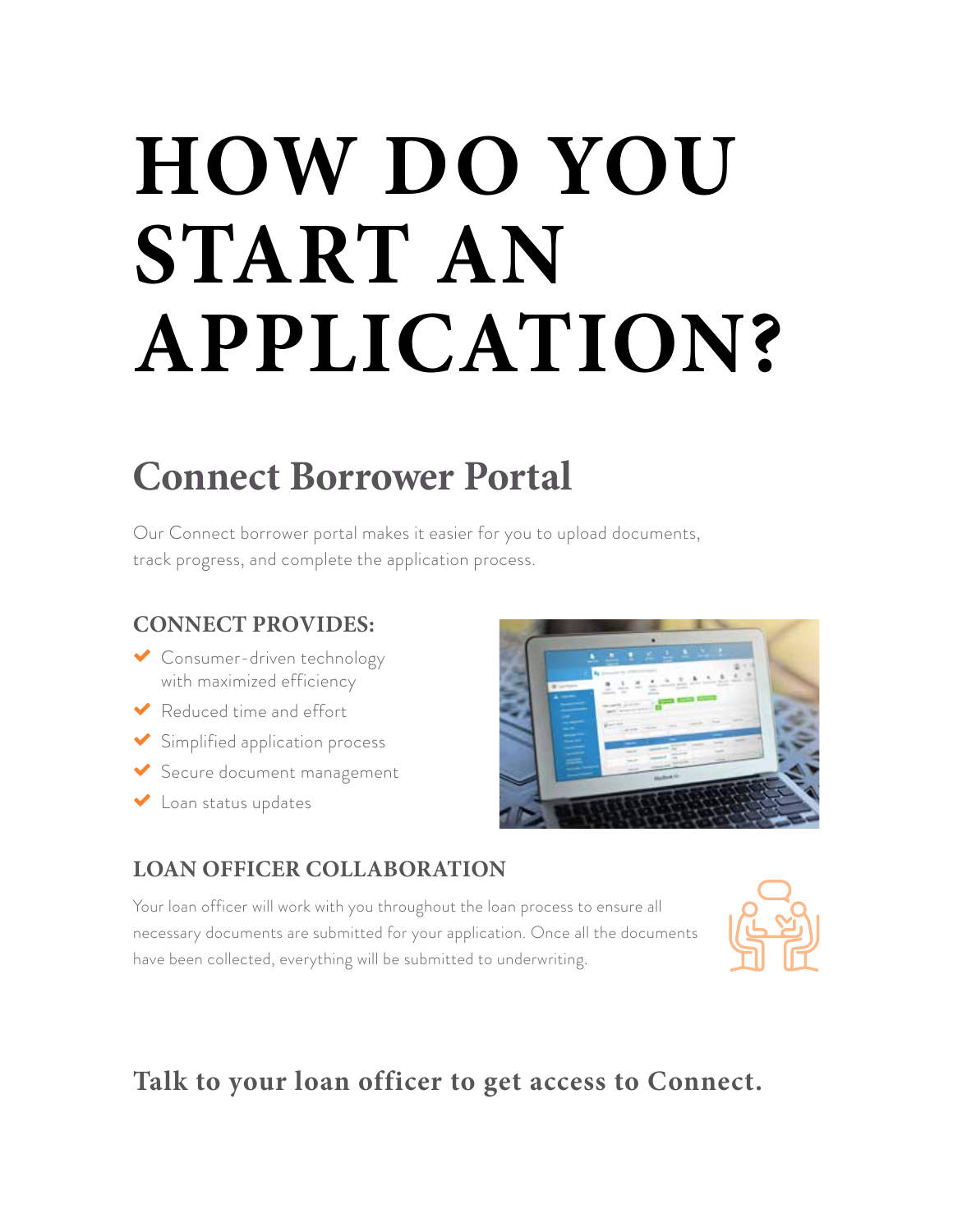

## **WHAT HAPPENS AFTER THE APPLICATION IS COMPLETE?**

### **The Loan Processor Orders an Appraisal and the Title Report**

- **APPRAISAL:** the appraisal determines the value of the home. An independent, thirdparty appraiser reviews market data in the area and examines the property to identify what the home is worth.
- **TITLE REPORT:** a title report provides you with an ownership history of the property and a record of claims or liens against it.

### **Underwriting**

Once all your documentation has been compiled, the file is sent to underwriting to determine if your loan application will be approved. Occasionally, more information is requested to complete the file. If everything is satisfactory, your application will be approved.

### **Closing Disclosure**

This form provides the final details about your loan. You should have at least three business days prior to closing to review the Closing Disclosure and ask any questions.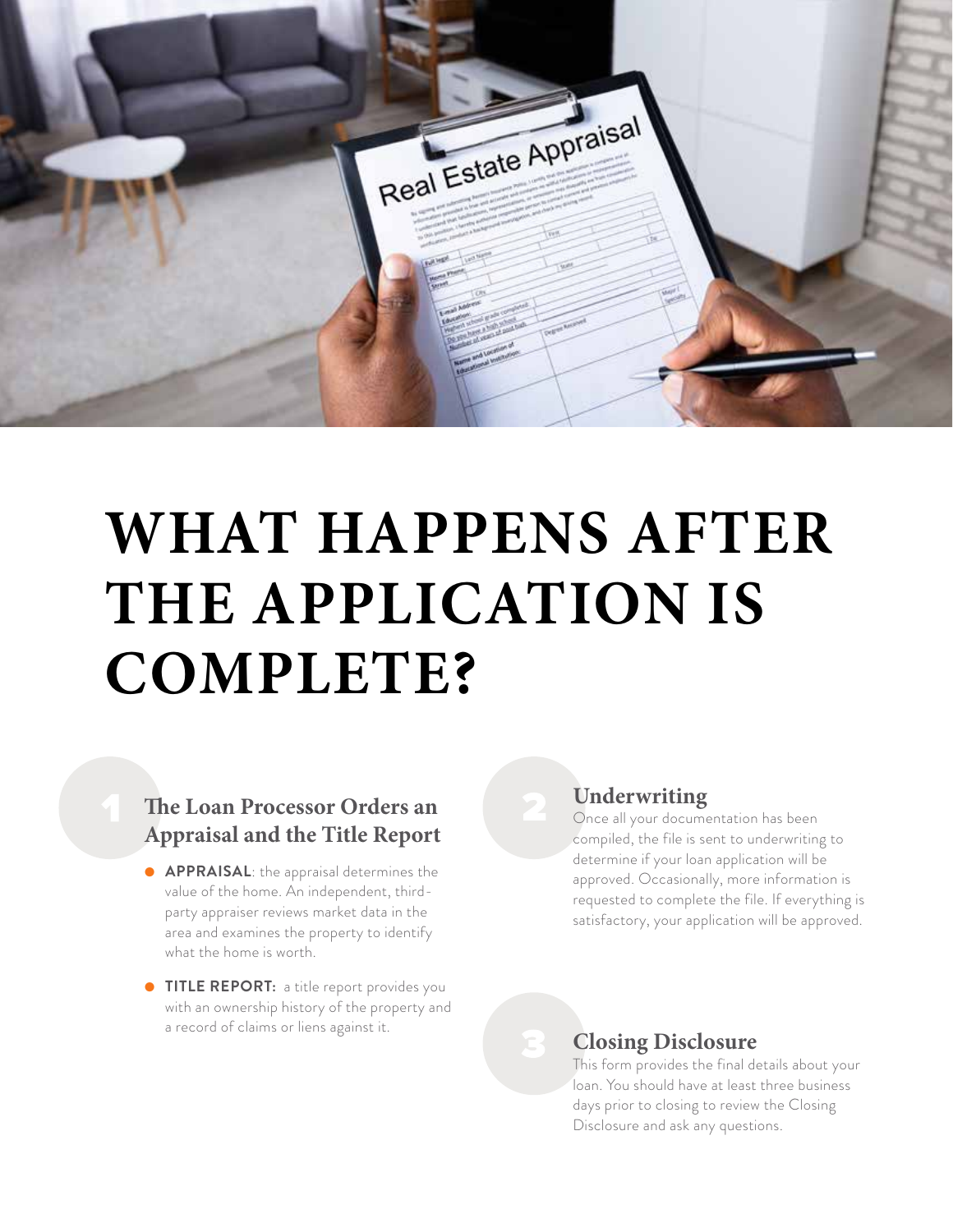## **WHAT HAPPENS AT CLOSING?**

You're almost finished with the home buying and mortgage process. There's just one final step — closing!

**Closing is a big deal and worth understanding and celebrating. Be prepared to review and sign a lot of paperwork.**

### **Be a savvy mortgage borrower.**

- □ Prepare for your closing in advance to feel confident on the big day.
- $\Box$  Pay attention to critical closing details to ensure you are aware of every aspect and are receiving what you expected.
- **□** Be completely aware of and confident in what you are signing.
- $\Box$  Ask questions throughout the process until you are comfortable with every detail.

### **Bring your eagle eyes to closing.**

You'll want to pay close attention to the Note and Deed of Trust, **triple-checking these details:** 

- □ Loan amount
- ☐ Interest rate
- ☐ Payment term and loan type
- ☐ Monthly payment
- ☐ Impound amounts for taxes and insurance
- ☐ Accurate date for first payment
- ☐ If you selected an ARM, make sure the terms of your variable rate match are accurate

When you are getting ready for your closing, go over the **Before-Closing Checklist** to make sure you feel prepared!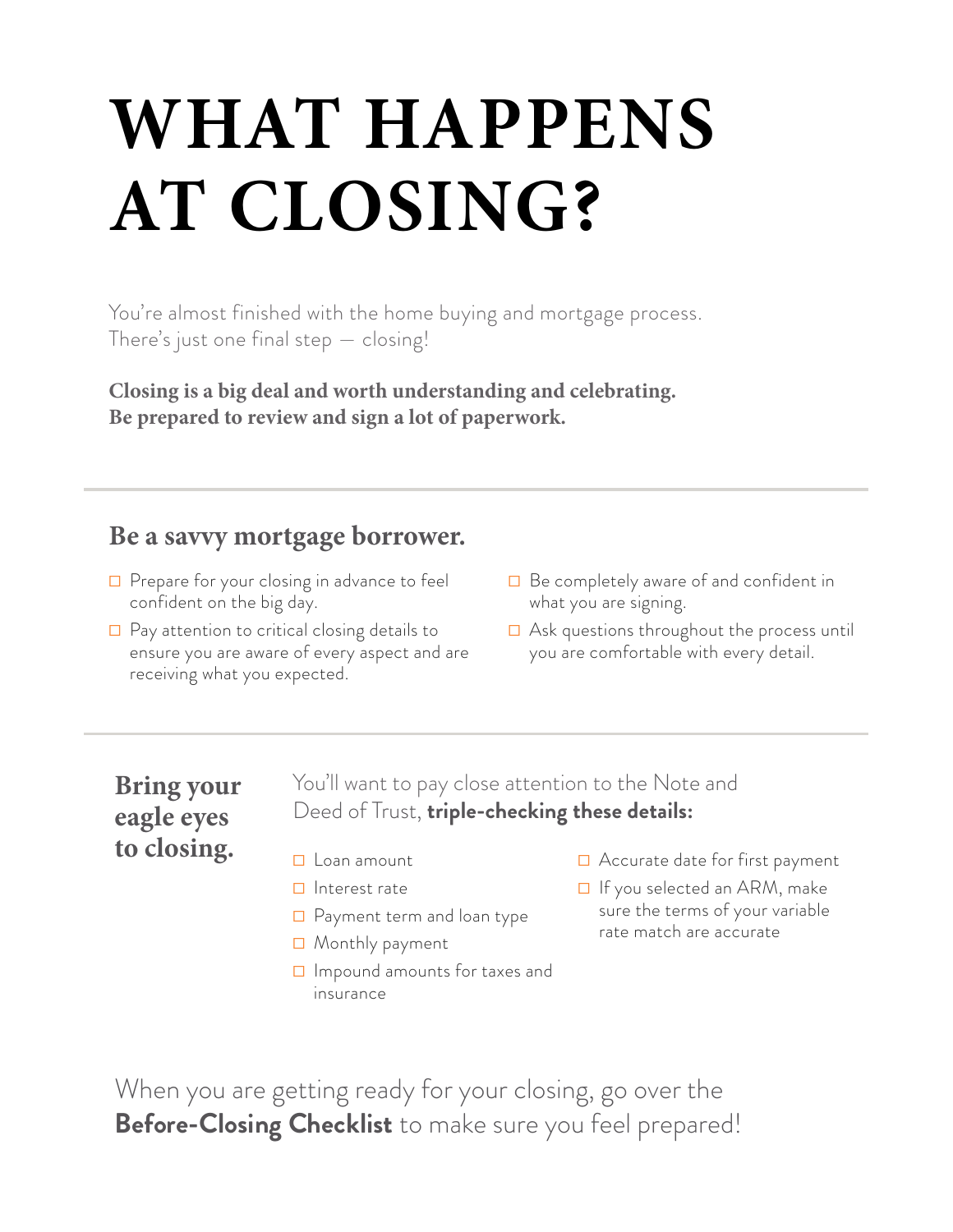## **BEFORE-CLOSING CHECKLIST**

| <b>CLOSING DAY.</b>                                                         | WHO WILL BE CONDUCTING MY CLOSING?<br>Name<br>Phone<br>□ Closing Attorney (if applicable)<br>□ Settlement Agent<br>□ Escrow Agent<br>□ Other                                                                                        |                                                                   |                                                                                                                                                                                                                                                |                 |
|-----------------------------------------------------------------------------|-------------------------------------------------------------------------------------------------------------------------------------------------------------------------------------------------------------------------------------|-------------------------------------------------------------------|------------------------------------------------------------------------------------------------------------------------------------------------------------------------------------------------------------------------------------------------|-----------------|
| Note where to be and on<br>what date and time.                              |                                                                                                                                                                                                                                     |                                                                   |                                                                                                                                                                                                                                                |                 |
|                                                                             | WHEN AND WHERE IS MY CLOSING?                                                                                                                                                                                                       |                                                                   |                                                                                                                                                                                                                                                |                 |
|                                                                             | Time<br>Date                                                                                                                                                                                                                        |                                                                   |                                                                                                                                                                                                                                                |                 |
|                                                                             | Address                                                                                                                                                                                                                             |                                                                   |                                                                                                                                                                                                                                                |                 |
| <b>WHAT DO I</b><br><b>NEED TO</b><br><b>BRING TO MY</b><br><b>CLOSING?</b> | WHAT DO I NEED TO BRING TO MY CLOSING?                                                                                                                                                                                              |                                                                   |                                                                                                                                                                                                                                                |                 |
|                                                                             | $\Box$ A cashier's check or proof of wire transfer<br>for the exact amount of money you need to<br>close.<br>□ Important phone numbers<br>□ Your Closing Disclosure. You should compare<br>it to the final documents one more time. |                                                                   | borrowers who'll be signing<br>$\Box$ A trusted friend, advisor, or lawyer, if you<br>want an advocate at the table.<br>$\Box$ Your co-borrower or the person who is<br>co-signing your loan.<br>$\Box$ Your check book, in case there are any |                 |
|                                                                             | $\Box$ ID or driver license for you and any other co-<br>last minute changes.                                                                                                                                                       |                                                                   |                                                                                                                                                                                                                                                |                 |
|                                                                             | HOW MUCH DO I NEED TO PAY AND HOW WILL I PAY?                                                                                                                                                                                       |                                                                   |                                                                                                                                                                                                                                                |                 |
|                                                                             | \$                                                                                                                                                                                                                                  |                                                                   | □ Cashier's Check                                                                                                                                                                                                                              | □ Wire Transfer |
| <b>CLOSING</b>                                                              | <b>IMPORTANT DOCUMENTS YOU'LL SEE AT CLOSING:</b>                                                                                                                                                                                   |                                                                   |                                                                                                                                                                                                                                                |                 |
| <b>DOCUMENTS.</b>                                                           | $\Box$ Your Closing Disclosure $-$ by law, you must receive it three business days before closing                                                                                                                                   |                                                                   |                                                                                                                                                                                                                                                |                 |
|                                                                             | □ Promissory Note                                                                                                                                                                                                                   |                                                                   |                                                                                                                                                                                                                                                |                 |
| Request your closing<br>documents three days                                | □ Mortgage / Security Instrument / Deed of Trust                                                                                                                                                                                    |                                                                   |                                                                                                                                                                                                                                                |                 |
| in advance.                                                                 | $\Box$ Deed, document that transfers property ownership (purchase only)                                                                                                                                                             |                                                                   |                                                                                                                                                                                                                                                |                 |
|                                                                             | $\Box$ Right to Cancel (refinance only)                                                                                                                                                                                             |                                                                   |                                                                                                                                                                                                                                                |                 |
| <b>CHECK DETAILS</b><br><b>AND ASK THESE</b>                                | SEARCH FOR ANSWERS TO THESE QUESTIONS BY COMPARING THE CLOSING DISCLOSURE<br>AND LOAN ESTIMATE. IF YOU CAN'T FIND THE ANSWERS, ASK YOUR LOAN OFFICER:<br>O Compare your Closing Disclosure to your most-recent Loan Estimate.       |                                                                   |                                                                                                                                                                                                                                                |                 |
| <b>QUESTIONS.</b>                                                           | $\Box$ Are the loan type, interest rate, monthly payment, and other key terms the same as I expected?                                                                                                                               |                                                                   |                                                                                                                                                                                                                                                |                 |
|                                                                             | □ Are there any fees that I don't understand or that have changed significantly?                                                                                                                                                    |                                                                   |                                                                                                                                                                                                                                                |                 |
|                                                                             | □ Do I have an escrow account? Do I understand how that works?                                                                                                                                                                      |                                                                   |                                                                                                                                                                                                                                                |                 |
| <b>DOUBLE</b><br><b>CHECK THE</b><br><b>REST OF YOUR</b>                    | IF YOU'RE UNABLE TO GET THE REST OF YOUR CLOSING DOCUMENTS IN ADVANCE,<br>TAKE THE FOLLOWING LIST OF QUESTIONS WITH YOU TO CLOSING.                                                                                                 |                                                                   |                                                                                                                                                                                                                                                |                 |
|                                                                             | $\Box$ Is my personal information correct                                                                                                                                                                                           |                                                                   | $\Box$ What happens if I don't pay my loan?                                                                                                                                                                                                    |                 |
| <b>CLOSING</b>                                                              | on all of the documents?<br>$\Box$ Do the key numbers (loan amount, monthly                                                                                                                                                         | $\Box$ How can I exercise my Right to Cancel<br>(refinance only)? |                                                                                                                                                                                                                                                |                 |
| <b>DOCUMENTS.</b>                                                           | payment, interest rate) match exactly across<br>all of my documents?                                                                                                                                                                |                                                                   |                                                                                                                                                                                                                                                |                 |
| <b>GET ANSWERS</b>                                                          | <b>HOW WILL I PAY MY PROPERTY TAXES AND HOME OWNER'S INSURANCE?</b>                                                                                                                                                                 |                                                                   |                                                                                                                                                                                                                                                |                 |
| <b>TO THESE</b>                                                             | $\Box$ Included in my monthly payment $\Box$ I have to pay them on my own                                                                                                                                                           |                                                                   |                                                                                                                                                                                                                                                |                 |
|                                                                             | WHERE WILL I SEND MY MONTHLY PAYMENTS?                                                                                                                                                                                              |                                                                   |                                                                                                                                                                                                                                                |                 |
| <b>QUESTIONS AT</b>                                                         | WHO SHOULD I CALL IF I HAVE QUESTIONS AFTER CLOSING?                                                                                                                                                                                |                                                                   |                                                                                                                                                                                                                                                |                 |
| YOUR CLOSING.                                                               |                                                                                                                                                                                                                                     |                                                                   |                                                                                                                                                                                                                                                |                 |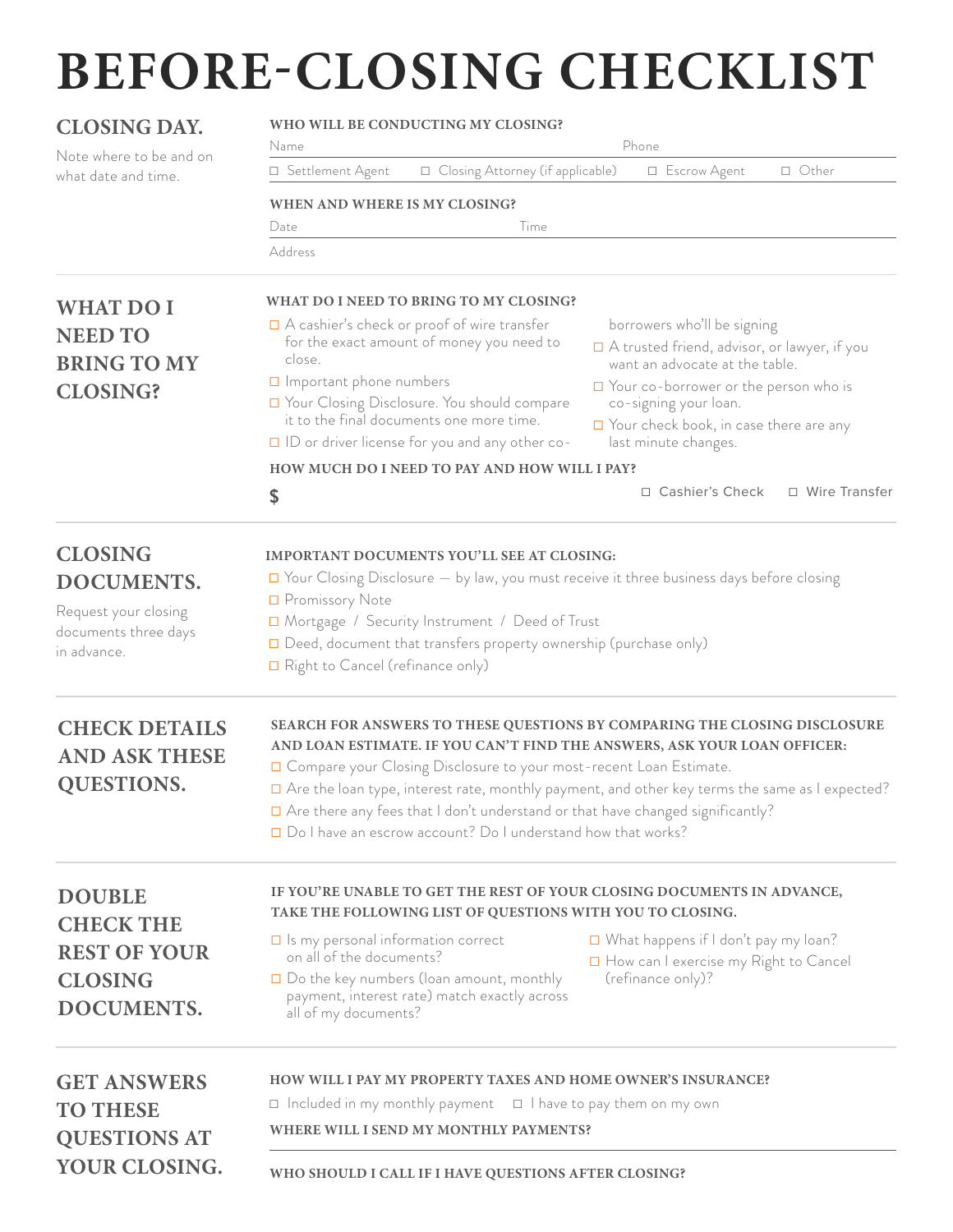## **THE HOUSE IS YOURS! NOW WHAT?**

Now that closing is over, it's time to move in and celebrate! Don't forget that once you've settled in, we can still help if you have questions about renovation loans, home equity programs, or refinancing. We hope to be your lender for life and are always available for any questions you have about how to maximize the value of your home.



## **AFTER-CLOSING CHECKLIST**

| <b>SAVE YOUR</b><br><b>CLOSING PACKET</b><br><b>AND PAPERWORK.</b>                      | DOUBLE CHECK THAT YOUR PACKET INCLUDES THESE IMPORTANT DOCUMENTS:<br>□ Closing Disclosure<br>□ Promissory Note<br>□ Mortgage / Security Instrument / Deed of Trust<br>Deed, document that transfers property ownership (purchase only)<br>Right to Cancel (refinance only)                                                                                                                                               |  |  |
|-----------------------------------------------------------------------------------------|--------------------------------------------------------------------------------------------------------------------------------------------------------------------------------------------------------------------------------------------------------------------------------------------------------------------------------------------------------------------------------------------------------------------------|--|--|
| <b>CHANGE YOUR</b><br><b>ADDRESS.</b>                                                   | □ Bank accounts, investment accounts, and credit card companies<br>D Driver license and car insurance<br>□ Cell phone company, health/life insurance, and other bills<br>□ US Postal Service                                                                                                                                                                                                                             |  |  |
| <b>REVISE YOUR</b><br><b>BUDGET AND</b><br><b>PLAN FOR FUTURE</b><br><b>EXPENSES.</b>   | D Include Homeowners'<br>$\square$ Set aside money each<br>$\Box$ Settle in to your new<br>Association (HOA) fees,<br>budget for a few months<br>month in an emergency<br>fund to cover essential<br>and if you don't have an<br>before making major<br>repairs or loss of income.<br>unplanned or non-<br>escrow account, property<br>taxes and home owner's<br>essential home repairs or<br>renovations.<br>insurance. |  |  |
| <b>REVIEW AND</b><br><b>UNDERSTAND YOUR</b><br><b>HOME OWNER'S</b><br><b>INSURANCE.</b> | CONTACT YOUR INSURANCE COMPANY WITH QUESTIONS OR CHANGES.<br>Does it cover floods? Earthquakes? Other disasters?<br>□ Could you get a discount for having smoke alarms or if you get your car insurance with<br>the same company?<br>□ Could you save money by increasing your deductible?                                                                                                                               |  |  |
| <b>WATCH OUT FOR</b><br><b>THESE CHANGES.</b>                                           | <b>CHANGES IN YOUR MONTHLY PAYMENT.</b><br>□ Even if you have a fixed-rate loan, your total monthly payment can change if your<br>taxes or home owner's insurance go up or down.<br><b>SERVICING CHANGES.</b><br>□ The "servicer" is where you send your mortgage payments, and your servicer might<br>change. If your servicer changes, you'll get a change-of-servicer notice in advance.                              |  |  |